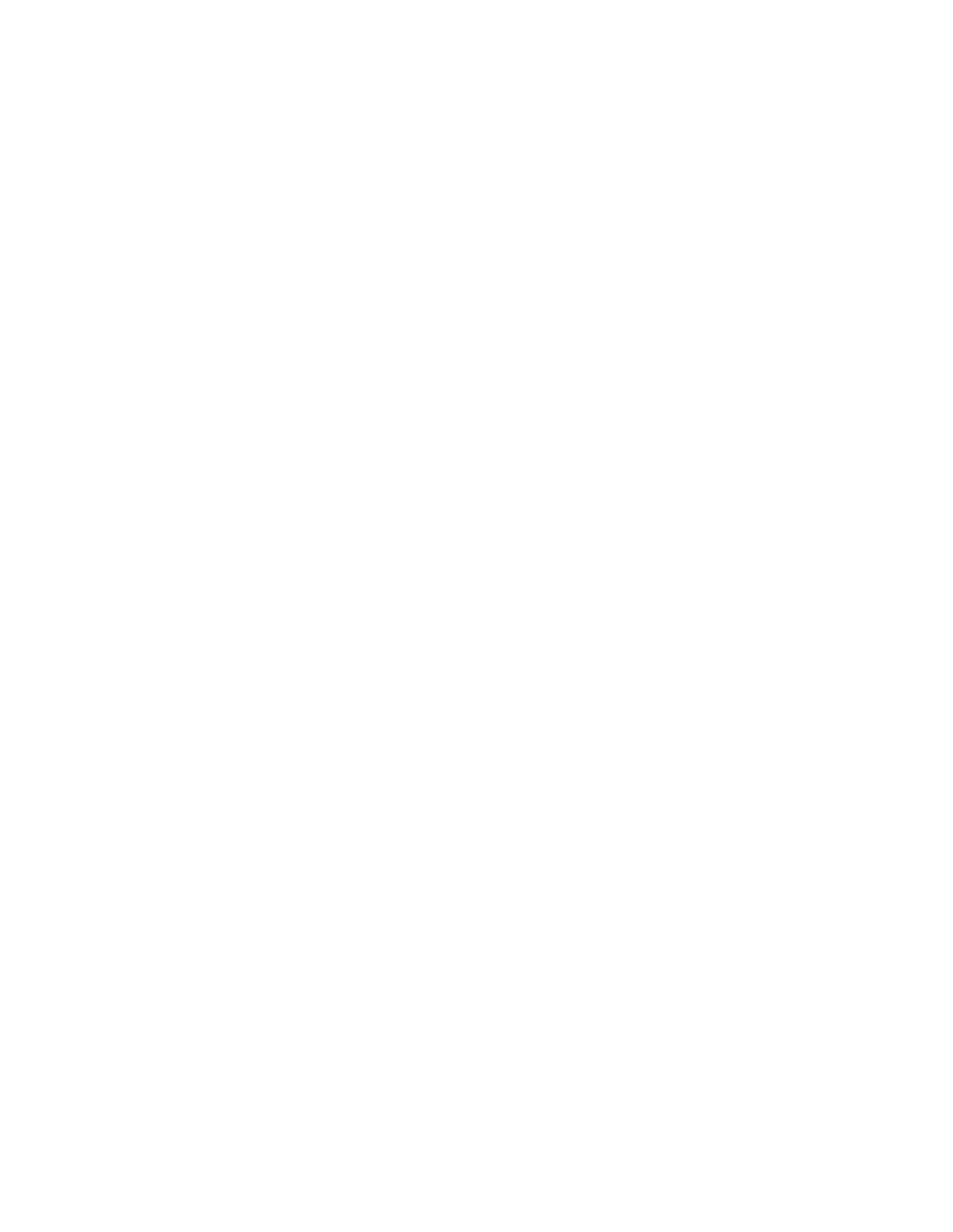# PART 1

## PARKS AND RECREATIONAL FACILITIES

## §16-101. Definitions.

 PARK or PARKS — unless specifically limited, shall be deemed to include all parks, playgrounds, recreation areas, tennis courts, beaches, recreation structures and facilities, and also entrances and approaches thereto and all other land or property or structures under the jurisdiction of the Board of Supervisors, now or hereafter owned or acquired by East Rockhill Township for park or recreational purposes.

PERSON — any natural person, corporation, organization of persons, company, association or partnership.

 RULES AND REGULATIONS — any rules and regulations hereby or hereafter promulgated by the Board of Supervisors under the authority herein conferred.

(Ord. 151, 6/15/1993, §1)

# §16-102. Park Hours.

All parks shall be opened daily to the public at such hours as the Board of Supervisors may from time to time designate, but in no event shall any person be permitted to be in attendance in any park between sunset and sunrise unless special permission be granted by the Board of Supervisors.

(Ord. 151, 6/15/1993, §2)

# §16-103. Prohibited Conduct.

No person in attendance at a park shall:

- A. Injure, deface, remove, cut or damage any of the trees, plants, shrubs, turf, buildings, structures, signs or fixtures or any other property of East Rockhill Township located within the park.
- B. Litter any area of the park with garbage, paper, bottles, cans or other waste material nor dispose of the same in any way except in receptacles designated for such purpose. Additionally, no dumping of lawn debris, grass clippings, tree stumps or other vegetation is permitted.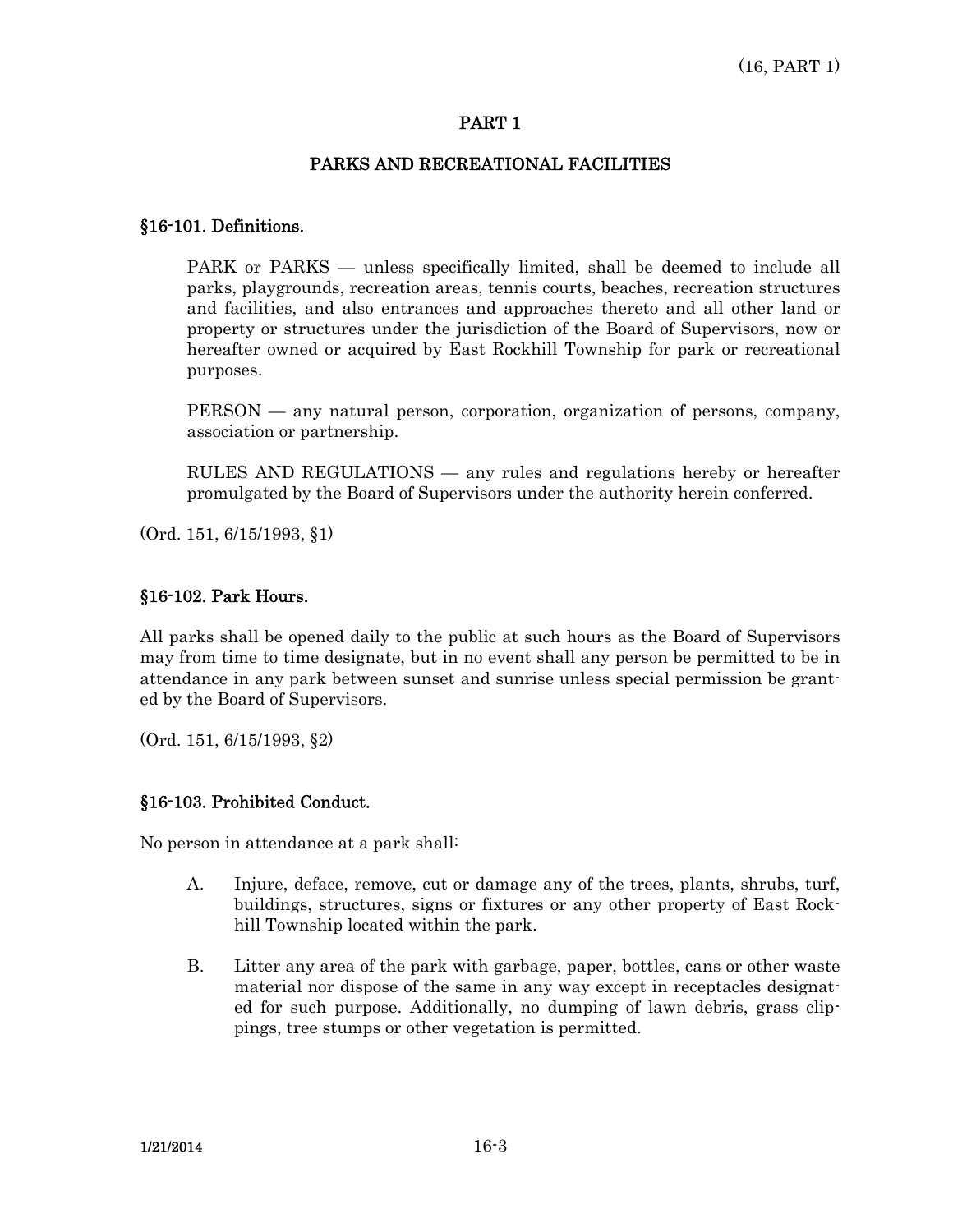- C. Kindle or maintain any fire in the park except in fireplaces or areas specially designated for that purpose and located by authority of the Board of Supervisors.
- D. Remove any bench, seat, table or other appliance without permission of the Board of Supervisors.
- E. Injure, deface, destroy or remove any notice, rule or regulation posted at any place within the park by authority of the Board of Supervisors, nor shall any notice or placard be posted within the park other than by authority of said Board.
- F. Set up any booth, table or stand for the sale of any article or service whatsoever within the limits of the park without permission of the Board of Supervisors; distribute, sell, service or rent any services or commodity or solicit for any purpose without permission of the Board of Supervisors.
- G. Operate, stop or park any vehicle, except in areas where permitted or designated by proper authority of the Board of Supervisors, or operate the same in a reckless or negligent manner or in excess of any posted speed limit or in such a manner as to become a nuisance to other area users.
- H. Operate commercial vehicles unless providing authorized services.
- I. Bring onto the premises, possess or consume:
	- (1) Any drug or narcotic of any kind or otherwise be under the influence of illegal drugs and narcotics.
	- (2) Any alcoholic beverage or otherwise be under the influence of alcoholic beverages, except that permits for the consumption of alcoholic beverages may be granted by the Board of Supervisors for special events in accordance with application requirements set forth by separate resolution of the Board of Supervisors.
- J. Carry or discharge any slingshots, firecrackers, fireworks, or other missilepropelling instruments, or explosives, or arrows or other similar dangerous weapons which have such properties as to cause annoyance or injury to any person or property, unless permission has been granted by the Board of Supervisors in designated areas.
- K. Operate a snowmobile, minibike, motorcycle or any vehicle, recreational or otherwise, except on designated roads, trails or areas set aside for their use, or conduct horseback riding in the park, except on designated riding trails or areas set aside for such use.
- L. Hold any public meeting or rally with more than five persons or engage in any marching or driving as members of a military, political or other organi-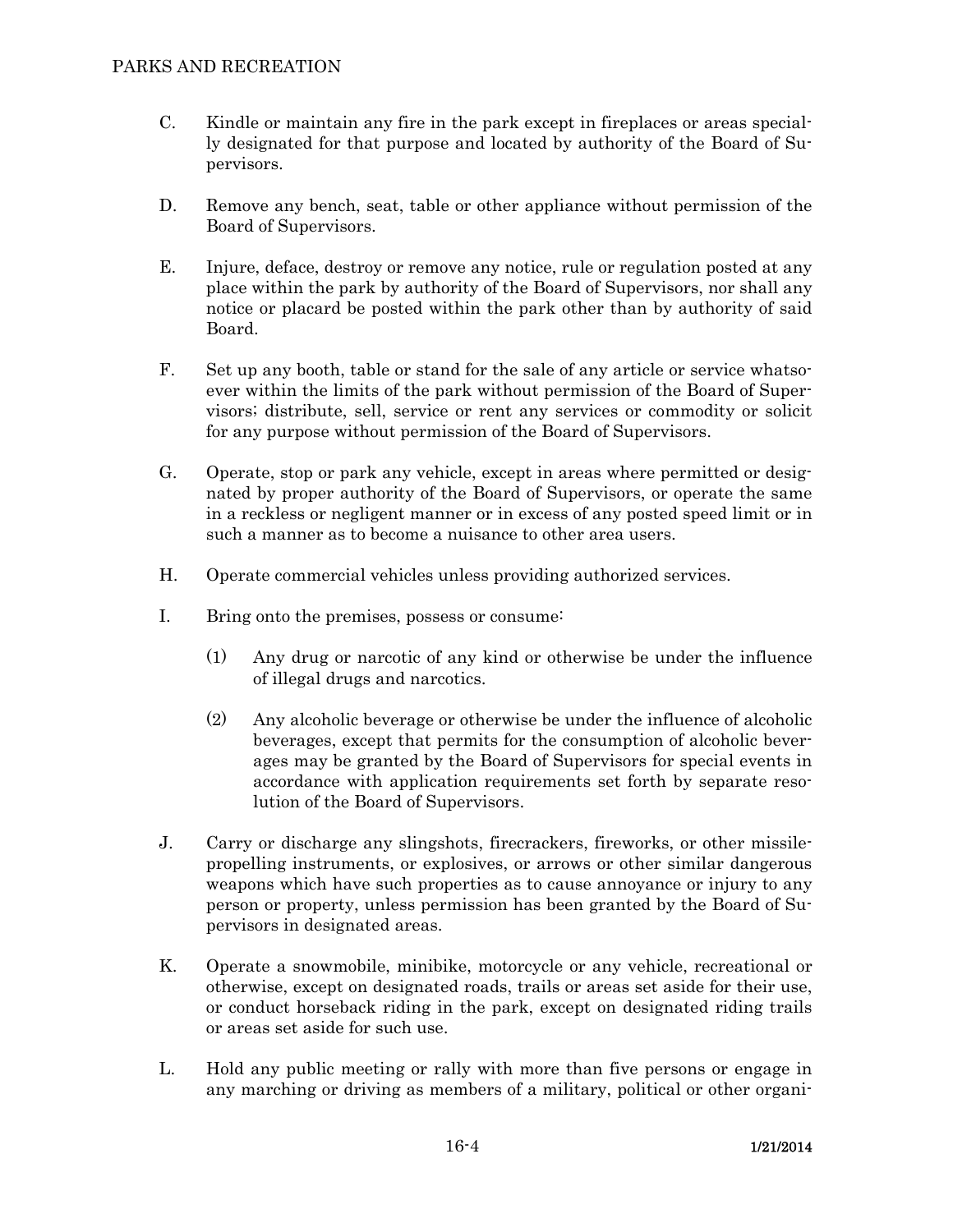zation without permission of the Board of Supervisors, which requires a statement of information, including the name of the organization, its purpose, number of persons expected to be invited, expected duration and name(s) of person(s) in charge.

- M. Disobey a proper order of a police officer or Board of Supervisors member, or disobey, or disregard or fail to comply with any rules or regulations, warning, prohibition, instruction or direction given by an authorized person and posted or displayed by sign, notice, bulletin, card, poster, or when notified or informed as to its existence by the Board of Supervisors or an authorized person.
- N. Hunt for, capture, kill, or attempt to capture or kill, or aid or assist in the capturing or killing of, in any manner, any wild bird or wild animal of any description, whether game or otherwise; and to that end, it is unlawful for any person to carry onto or possess in any park a shotgun, rifle, pistol or firearm of any make or kind unless specific permission is granted for a designated area by authority of the Board of Supervisors.
- O. Allow any dog to be off a secured leash or allow other pets to run at large out of the control of their owners. All dogs must be attached and secured to a leash within the control of their owners at all times.
- P. Disturb the peace by any conduct so as to annoy any other person using the park for recreational purposes.
- Q. Use threatening, abusive, insulting, profane or obscene language or words.
- R. Commit any disorderly or immoral act.
- S. The possession or use of any type of firearms is prohibited where such possession or use is in violation of the Pennsylvania Uniform Firearms Act, 18 Pa.C.S.A. §6101 et seq.

(Ord. 151, 6/15/1993, §3; as amended by Ord. 255, 8/24/2010; and by Ord. 269, 4/16/2013)

## §16-104. Fishing.

All laws pertaining to fishing in the commonwealth shall apply to fishing in parks and recreation areas, and provisions thereof are hereby incorporated by reference.

(Ord. 151, 6/15/1993, §4)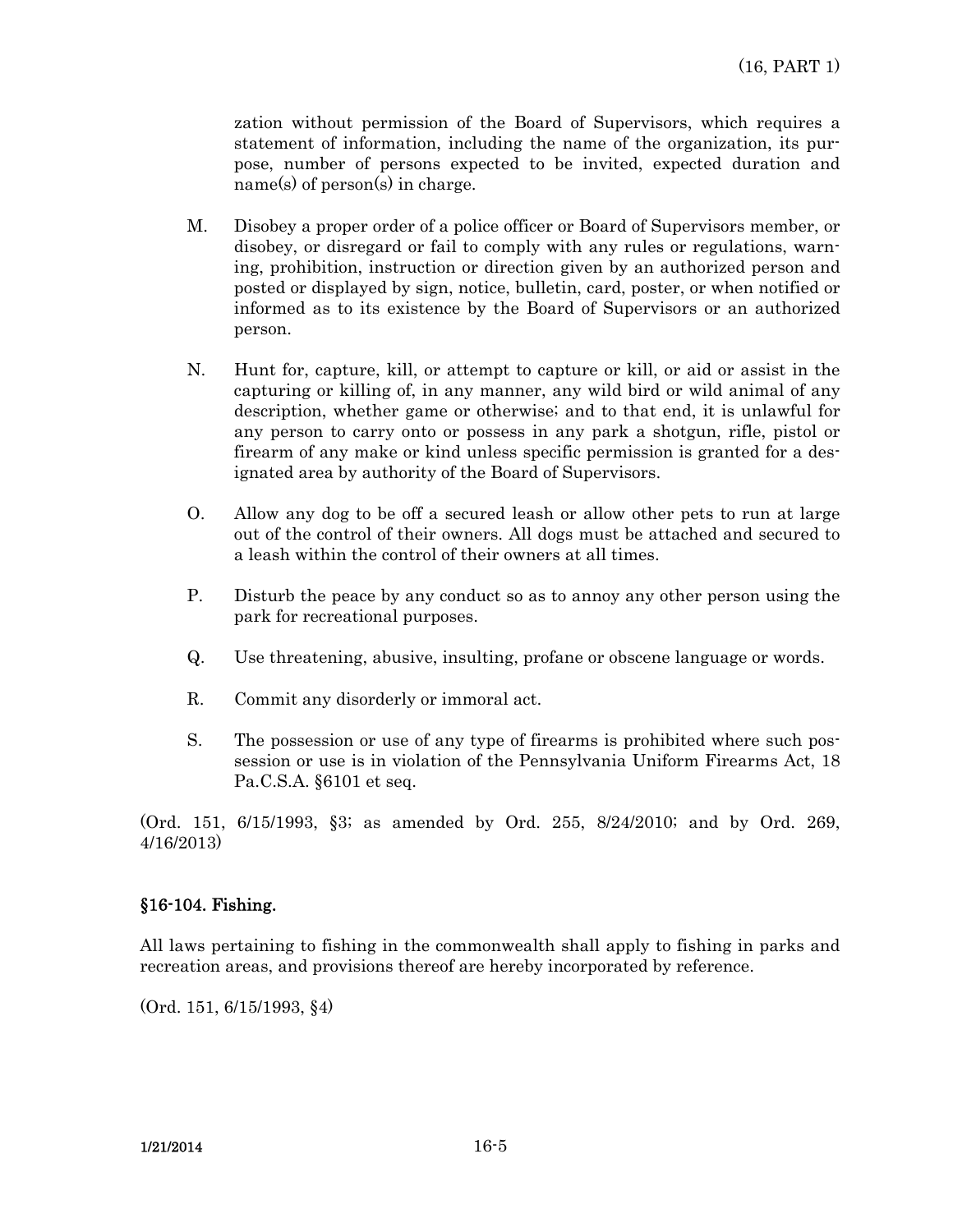# PARKS AND RECREATION

## §16-105. Reservation for Specific Uses.

The use of all parks shall be on a first come, first served basis unless otherwise reserved:

- A. By annual permission granted by the Board of Supervisors for the scheduling of various league games, etc.
- B. For school or college athletic games, practices, contests or exhibitions.
- C. For regularly scheduled school district or municipal recreation programs.
- D. By permission granted by the Board of Supervisors for a specific requested use.

(Ord. 151, 6/15/1993, §5)

## §16-106. Authorization to Promulgate Additional Rules.

The Board of Supervisors is authorized to establish additional rules and regulations as deemed necessary.

(Ord. 151, 6/15/1993, §6)

#### §16-107. Authority to Close Areas.

Recreation facilities which become hazardous for public use due to weather, water, fire or unforeseeable conditions may be closed only at the discretion of East Rockhill Township.

(Ord. 151, 6/15/1993, §7)

#### §16-108. Enforcement.

The police officers of the Pennridge Regional Police Department or of East Rockhill Township are charged with enforcement of the provisions of this Part and of rules and regulations promulgated by the Board of Supervisors.

(Ord. 151, 6/15/1993, §8)

#### §16-109. Penalties.

Any person, firm or corporation who shall violate any provision of this Part, upon conviction thereof in an action brought before a District Justice in the manner provided for the enforcement of summary offenses under the Pennsylvania Rules of Criminal Procedure, shall be sentenced to pay a fine of not more than \$1,000 plus costs and, in default of payment of said fine and costs, to a term of imprisonment not to exceed 90 days. Each